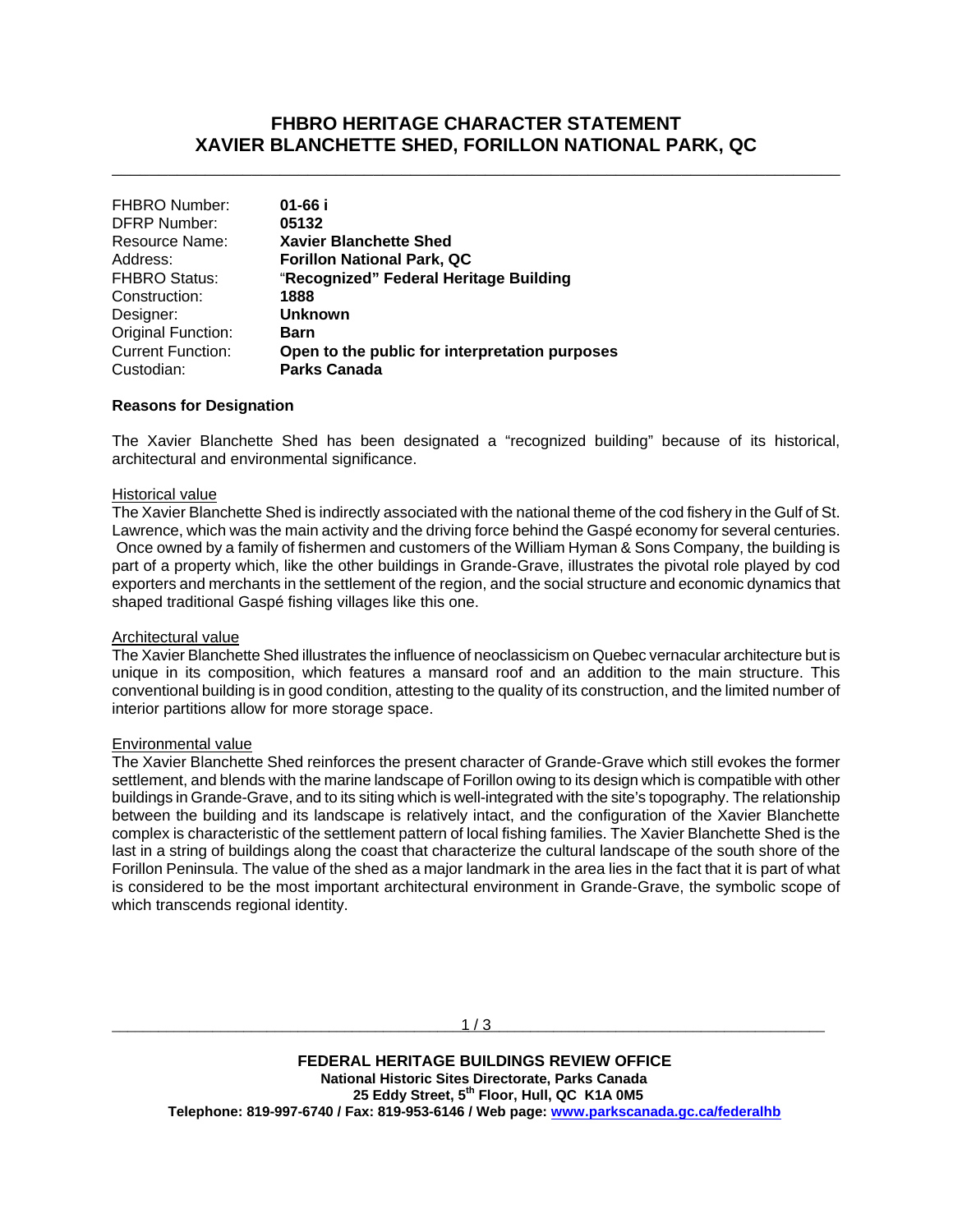\_\_\_\_\_\_\_\_\_\_\_\_\_\_\_\_\_\_\_\_\_\_\_\_\_\_\_\_\_\_\_\_\_\_\_\_\_\_\_\_\_\_\_\_\_\_\_\_\_\_\_\_\_\_\_\_\_\_\_\_\_\_\_\_\_\_\_\_\_\_\_\_\_\_\_\_\_\_

### **Character Defining Elements**

- The uniqueness of the structure which breaks from the traditional base model for a shed, as seen in the mansard roof, and the irregular silhouette of the main building with its addition;
- The stylistic elements that demonstrate the influence of neoclassicism such as the balanced symmetry of the building's elevations;
- The components that illustrate the building methods and techniques that are specific to this vernacular neoclassical tradition, in particular the use of wood as a building material, the white, painted, clapboard and vertical plank siding and the contrasting exterior trim (openings, roof brackets, cornerboards);
- Features specific to its use as a shed, such as smaller doors and limited number of interior partitions;
- The great similarity of style, form and materials that creates the overall harmony of the buildings in Grande-Grave;
- The relationship of the shed to its setting which consists of a rugged coastline, as well as its relationship to the spread-out settlement of Grande-Grave.

For guidance on interventions related to this building, please refer to the *FHBRO Code of Practice*. For further information, please contact FHBRO.

March 2002